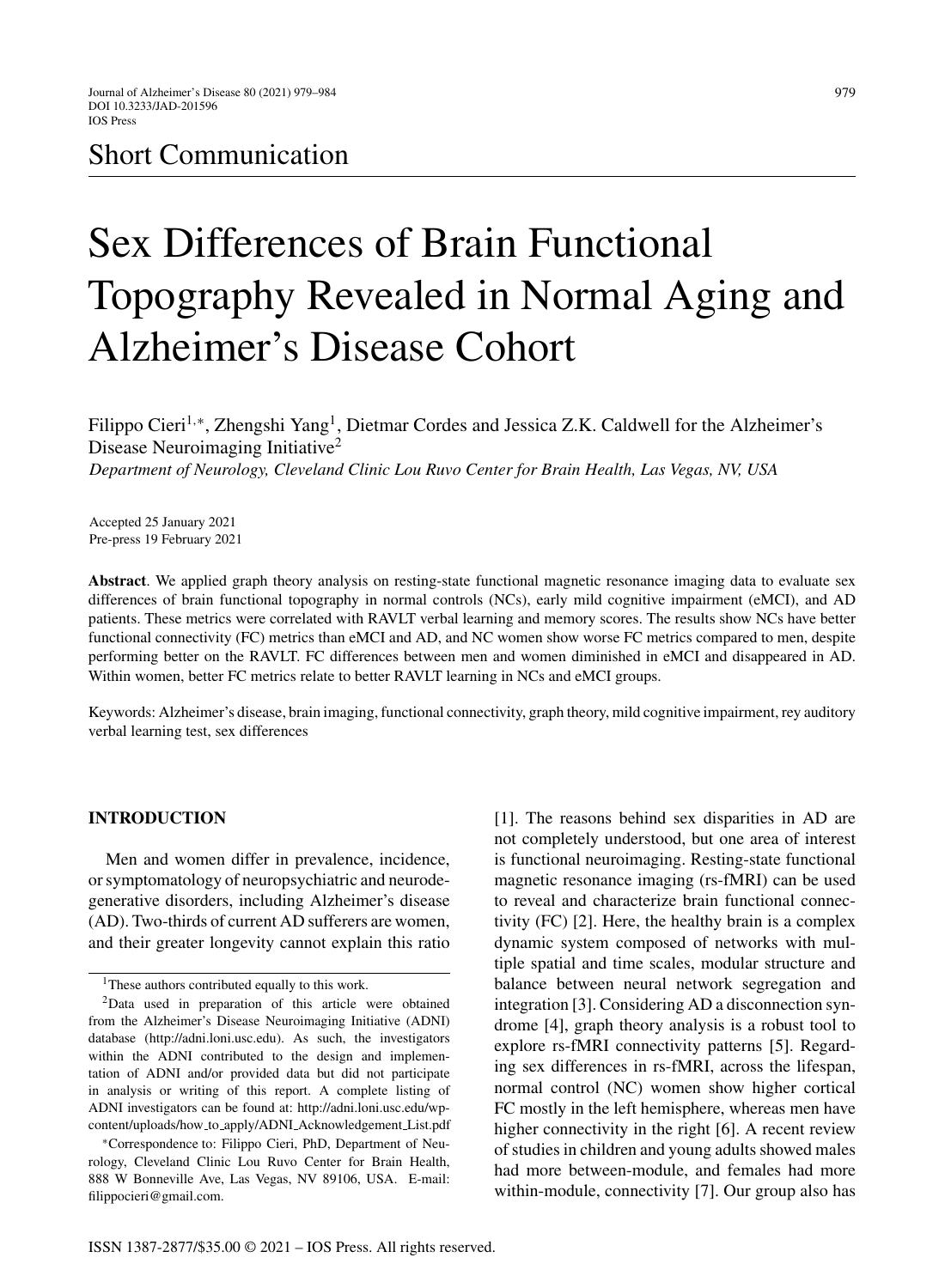found network-level sex differences in rs-fMRI in AD [8]. However, no studies employing graph theory have examined sex differences in NCs, early mild cognitive impairment (eMCI), and AD.

The investigation of modularity pattern changes in physiological and pathological aging may illuminate sex disparities in AD. However, elucidating sex differences in FC is difficult, as fMRI data contains significant noise, for example from headmotion and physiological oscillations [9]. As such, data denoising techniques are key. Our group has developed and validated an artificial intelligence, time-dependent deep neural network approach, which substantially improves fMRI data quality and strengthens statistical power to detect effects by disentangling the time series between gray matter (GM) and non-GM [10–12]. The aim of our study was to apply this technique on data from the Alzheimer's Disease Neuroimaging Initiative (ADNI,<http://adni.loni.usc.edu/>) to evaluate sex differences in graph theory metrics of FC in NC, eMCI, and AD, and their relationship with learning and memory.

## **MATERIALS AND METHODS**

#### *Subjects*

Data used in the preparation of this article were obtained from the ADNI database ([http://adni.](http://adni.loni.usc.edu) loni.usc.edu). The ADNI was launched in 2003 as a public-private partnership, including longitudinal study of AD biomarkers.193 participants with resting-state fMRI and T1 MRI data available in the ADNI database were included. Subjects were scanned on 3.0 Tesla Philips MRI scanners and diagnosed as NCs (27 men/33 women, age  $75.9 \pm 5.6$ years, education  $16.5 \pm 2.4$ ), eMCI (39 men/31) women, age  $73.6 \pm 7.0$  years, education  $15.9 \pm 2.8$ ) or AD (36 men/27 women, age  $73.5 \pm 8.4$ , education  $15.9 \pm 2.7$ ).

#### *Rey Auditory Verbal Learning Test (RAVLT)*

We assessed verbal learning and recall with RAVLT total immediate recall (i.e., total of 5 learning trials), learning (i.e., immediate recall Trial 5 – Trial 1 total), and delayed recall scores [13].

# *MRI data*

Structural MRI scans were collected with 24 cm field of view,  $256 \times 256 \times 170$  resolution, for  $1 \times 1 \times$ 

 $1.2 \text{ mm}^3$  voxel size. Standard echo-planar imaging sequence was used to collect rs-fMRI data with 140 time points,  $TR/TE = 3000/30$  ms, flip angle = 80 degrees, 48 slices, spatial resolution =  $3.3 \times 3.3 \times$ 3.3 mm<sup>3</sup> and imaging matrix =  $64 \times 64$ . The first five volumes were discarded. Preprocessing steps included slice-timing correction, realignment, coregistration to skull-stripped T1 images and spatial normalization to MNI152 2 mm template space.

#### *Graph theory analysis*

With the functional network generated with AAL atlas [14], graph theory analysis was applied using GRETNA toolbox [15]. Five global metrics derived from graph theoretical analysis were found to be significantly different between NC and AD groups [12], including degree centrality (DC), global efficiency (GE), local efficiency (LE), clustering coefficient (Cp), and characteristic path length (Lp). In this study, we specifically examined the sex differences of brain functional topography using these five graph theory metrics.

## *Data analysis*

2-sample *t*-tests were applied to evaluate differences between women and men in each diagnostic group on memory scores and graph theory metrics. ANCOVA was used to evaluate the interactive effect of sex, diagnosis, and network metrics on memory scores. A *post-hoc* generalized linear regression model then was applied to test the significance of the association in each diagnostic group for women and men separately. In addition, we carried out regression analysis to compare the slope difference between learning and memory (including immediate and delayed recall) scores versus graph theory metrics. Age, handedness and education were included as confounding factors in ANCOVA and regression analyses.

#### **RESULTS**

NC women had significantly lower DC, GE, LE, and  $C_p$ , and significantly higher  $L_p$ . This sex difference diminished in eMCI, with only DC, GE, and  $L<sub>p</sub>$  remaining significant. No significant sex difference was observed in AD for graph theory metrics (See Fig. 1). Women had significantly higher immediate recall scores than men in NC  $(p=0.04)$  and eMCI  $(p = 0.008)$  but no significant difference in AD.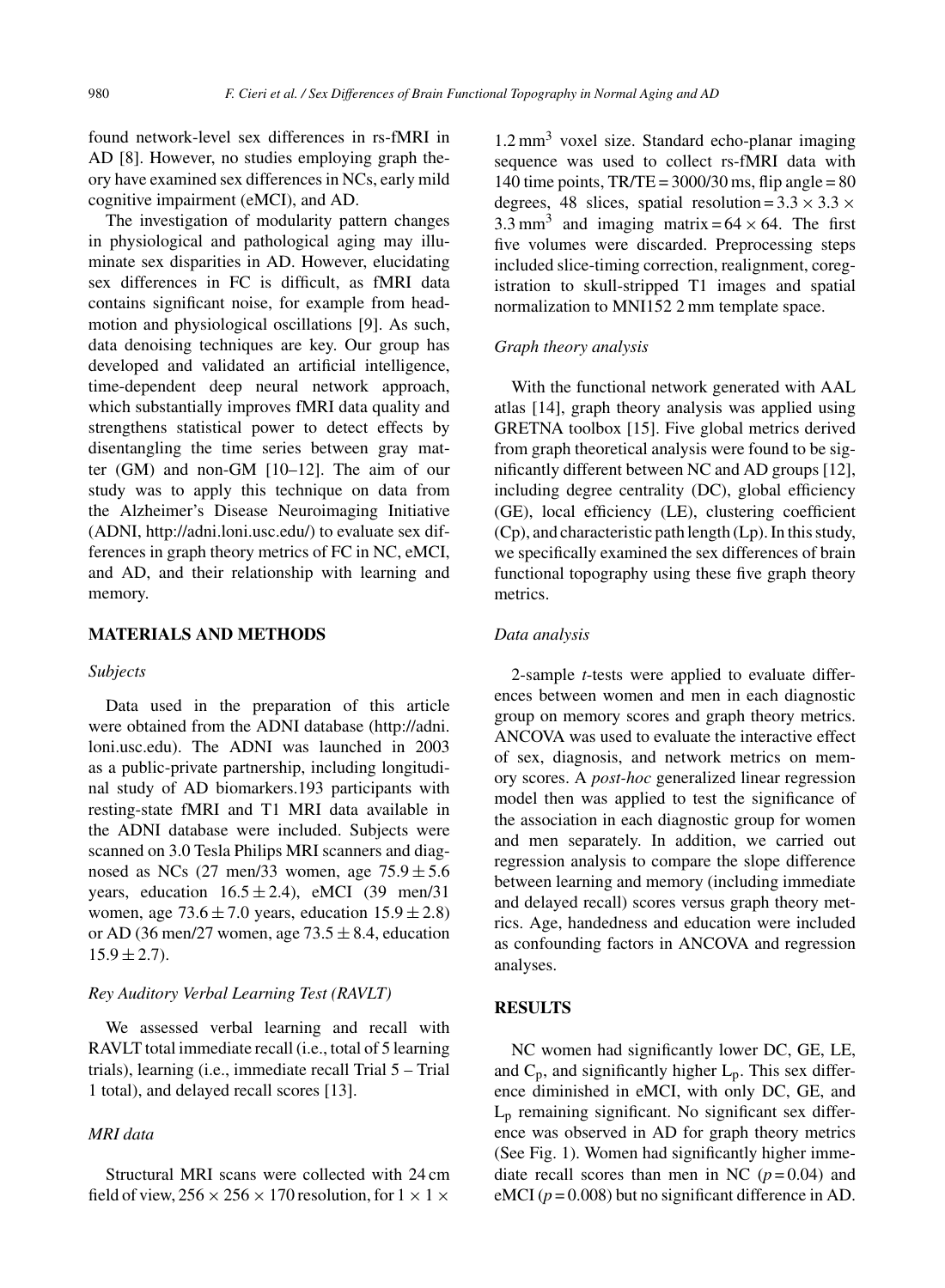

Fig. 1. Sex differences in graph theory metrics within diagnostic groups. Significant differences were observed between AD and NCs. The *p* values of the sex differences in NCs, eMCI, and AD groups for these five metrics are shown in the bottom.

Learning scores were also higher in women than men in NC ( $p = 0.05$ ) and eMCI ( $p = 0.01$ ); a marginal difference was observed in AD, with men showing better learning  $(p=0.08)$ . Delayed recall scores were not significantly different by sex in any diagnostic group. ANCOVA showed a significant 3-way diagnosis by gender by graph theory metric interaction effect on RAVLT learning for four out of five network metrics (*p* = 0.021, 0.023, 0.023, 0.023, and 0.036 for DC, GE, LE,  $C_p$ , and  $L_p$ , respectively). However, no interaction effect was observed for RAVLT immediate or delayed recall. When broken down by diagnosis, NC women had significant associations between network metrics and learning scores (all positive with the exception of Lp). No significant association was observed in eMCI women, though opposite direction, significant associations were observed in AD women. None of the associations were significant for men. The significance of the association between RAVLT learning and network metrics were shown in Fig. 2a with only significant *p* values marked in the figure. The scatter plots for DC and  $L_p$ , along with the fitting lines with 95% confidence interval, were shown in Fig. 2b. The plots for GE, LE, and  $C_p$  within each diagnostic group for women and men were similar to the corresponding plots for DC, thus these plots were not shown in the manuscript. We compared the slope difference between memory and learning scores versus network metrics within each diagnostic group for women and men separately (see *p* values in Table 1 and scatter plots in Supplementary Figure 1). The majority of the significant association occurred with learning score in women among NC or AD group, indicating that brain functional network topology is more strongly associated with learning instead of memory scores and such an effect is sex dependent.

#### **DISCUSSION**

We applied our recently validated denoising neural network (DeNN) method [12] to explore sex differences in NC, eMCI, and AD subjects from ADNI. Consistent with literature [16, 17], NCs had better graph theory metrics than those with eMCI and AD.

Within NCs, women showed significantly lower values of all metrics, except  $L_p$  (significantly higher). Sex differences diminished in eMCI, though women continued to show significantly lower DC and GE, and higher  $L_p$  than men. In AD, no significant sex difference was observed. In NC women, FC metrics were positively correlated with RAVLT learning, except Lp, which was anticorrelated (Fig. 2). In eMCI women, there were no significant correlations, and AD women showed significant anticorrelation of learning scores and FC metrics, except  $L_p$ , which was significantly positively correlated. Although not sig-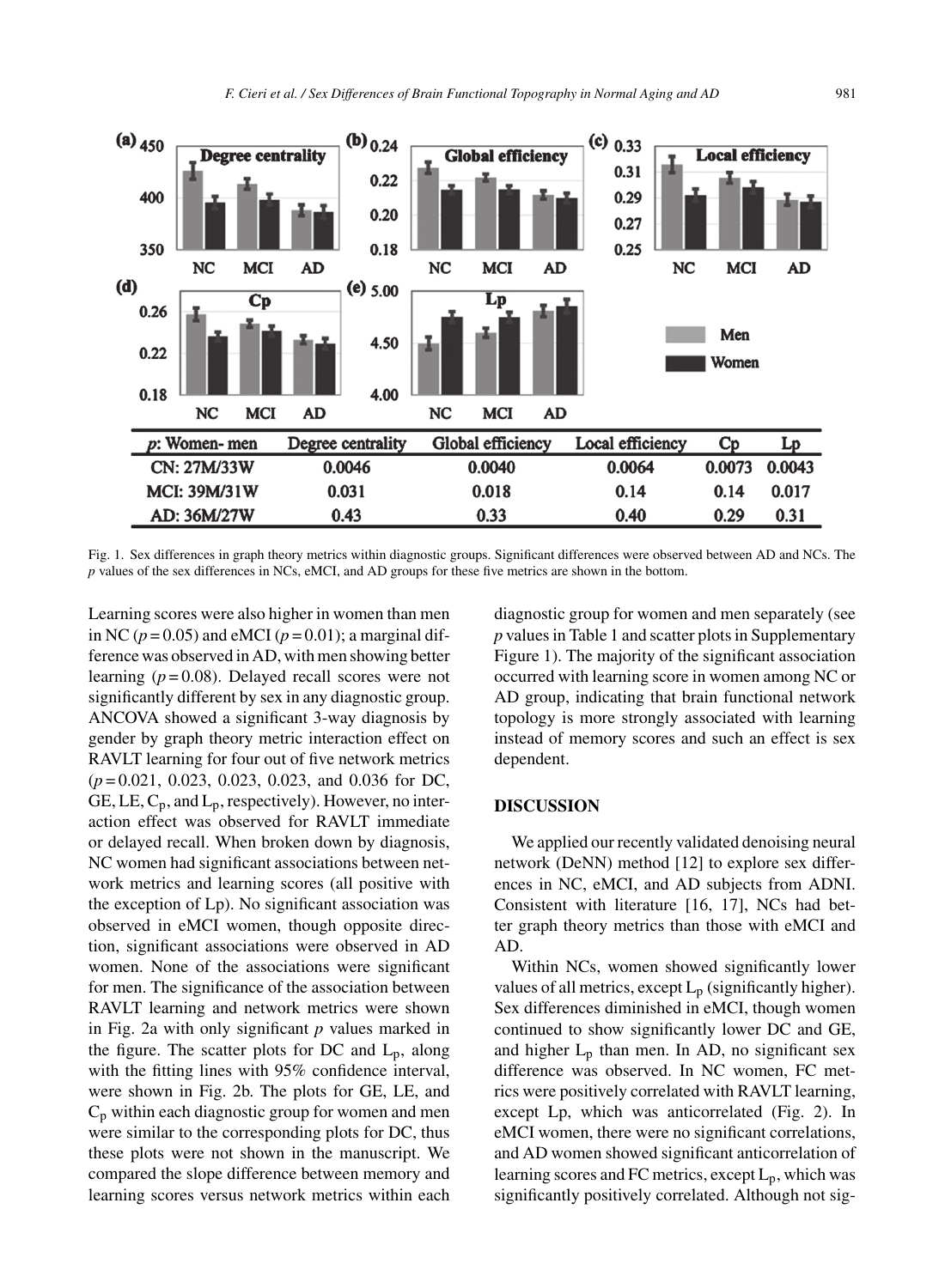

Fig. 2. Association of network metrics with RAVLT learning score. a) *p* values of the association, only the significant associations are marked with *p* value in the fig. b) Scatter plots of the association for degree centrality (DC) and characteristic path length (Lp). The plots for global efficiency, local efficiency and clustering coefficient are similar to the corresponding plots for degree centrality and thus these plots are not shown in the figure.

| Table                                                                                                                               |
|-------------------------------------------------------------------------------------------------------------------------------------|
| Significance of slope difference between memory and learning scores versus network metrics. Significant p values are marked in bold |

| Metrics   | Immediate recall - Learning |       |       |       |       |       | Delayed recall - Learning |       |       |       |       |       |
|-----------|-----------------------------|-------|-------|-------|-------|-------|---------------------------|-------|-------|-------|-------|-------|
|           | Men                         |       |       | Women |       |       | Men                       |       |       | Women |       |       |
|           | NC                          | MCI   | AD    | NC    | MCI   | AD    | NC                        | MCI   | AD    | NC    | MCI   | AD    |
| DC        | 0.489                       | 0.109 | 0.151 | 0.005 | 0.471 | 0.062 | 0.264                     | 0.438 | 0.313 | 0.009 | 0.389 | 0.035 |
| <b>GE</b> | 0.478                       | 0.089 | 0.304 | 0.005 | 0.429 | 0.090 | 0.267                     | 0.274 | 0.470 | 0.008 | 0.298 | 0.027 |
| LE        | 0.263                       | 0.126 | 0.124 | 0.021 | 0.395 | 0.051 | 0.438                     | 0.426 | 0.353 | 0.035 | 0.352 | 0.032 |
| Cp        | 0.396                       | 0.026 | 0.124 | 0.022 | 0.377 | 0.079 | 0.382                     | 0.208 | 0.307 | 0.076 | 0.467 | 0.141 |
| Lp        | 0.480                       | 0.105 | 0.362 | 0.010 | 0.448 | 0.108 | 0.313                     | 0.289 | 0.463 | 0.017 | 0.304 | 0.028 |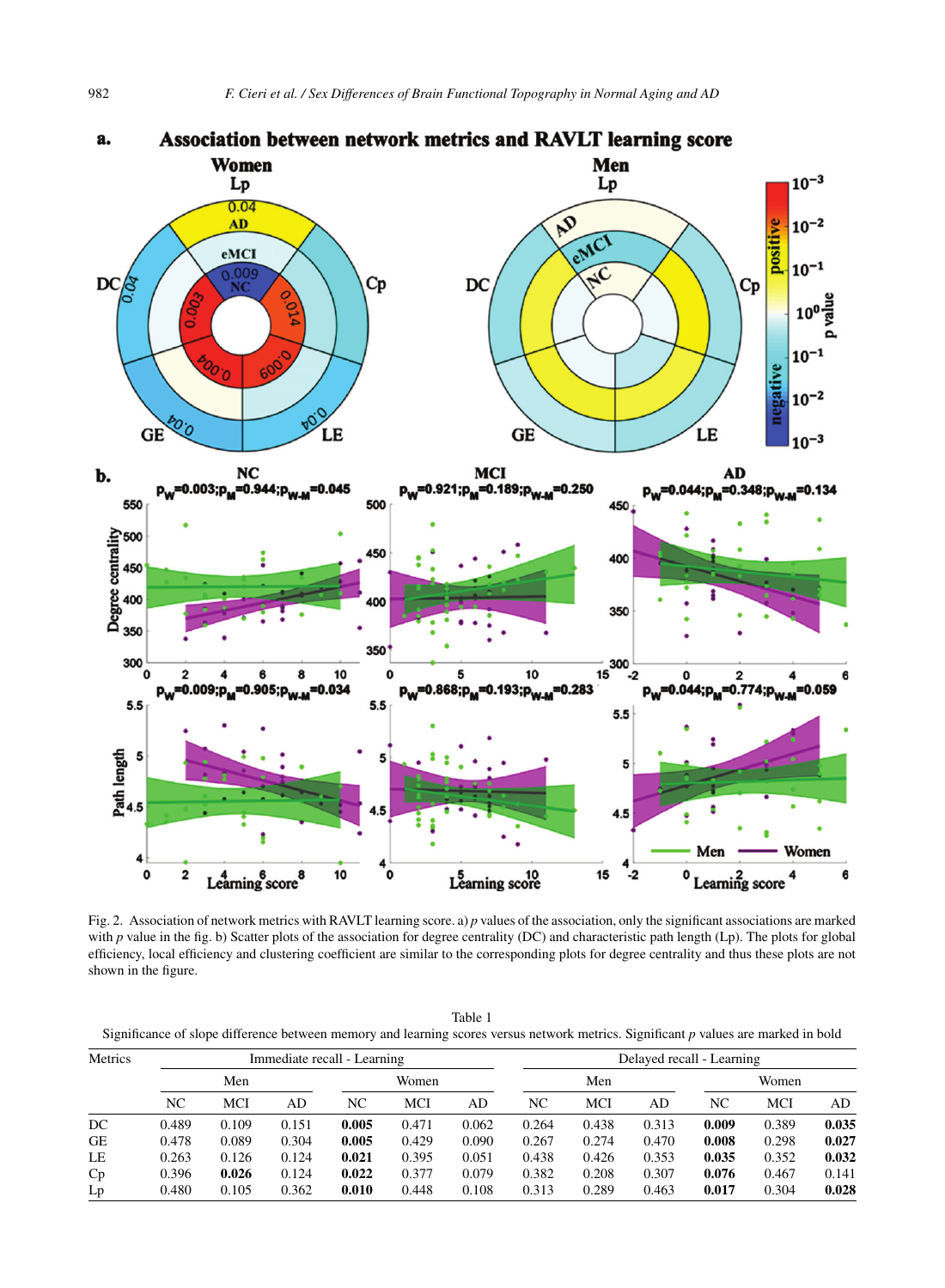nificant, RAVLT and FC associations were essentially opposite in men.

In our sample, when compared to NC men, NC women show a pattern more similar to the pathological groups in all graph theory metrics. This is also true in the eMCI group for DC, GE, and  $L_p$ . Overall, women showed worse integration and segregation values compared to men, despite significantly better verbal learning scores. Our sex differences findings are partially consistent with work showing higher modularity and transitivity in young men versus women [18], though are not consistent with recent review in children and young adults [7]. Although we cannot speak to causation, these results may suggest that weaknesses in segregation and integration contribute to vulnerability of women to AD.

Despite worse FC metrics, NC women had better learning scores than men, confirming previous findings [19]. In the eMCI stage, women show a similar pattern of better learning scores than men, but there are no longer sex differences in AD.

Women also showed differences as compared to men in the way FC metrics related to learning performance. Specifically women and not men are showing this pattern of FC metrics significant correlated with memory scores.

Although not significant a pattern emerges in our data that suggest further sex differences. NC and eMCI women show similar learning performances, which are better than men's, the sign of FC metrics correlation is inverted (not significantly) in three cases out of four (DC, LE, and Cp; GE remains positive correlated and Lp remains negative correlated). In men the change of sign (from positive to negative) occurs only in the AD group (not significantly). Perhaps FC metrics in women degenerate earlier than men and baseline learning and memory performances offer resilience against aging, but with a paradoxical effect. In fact, greater "cognitive reserve" in women is related to reduced clinical progression in predementia stages of AD (eMCI) but accelerated cognitive decline after the onset of dementia (lower learning scores) and also related to worse FC metrics. This paradoxical effect of cognitive reserve has been recently pointed out [20, 21]. Although our data is cross-sectional, early resilience showed by women, which is completely lost in dementia stage, suggests a steeper rate of decline.

Limitations of our study include absence of longitudinal data and analysis of specific resting state networks. Future studies should explore sex differences in memory-specific neural networks. Moreover, we know that the default network is "normally" highly clustered, but it tends to lose "connectedness" in neurodegeneration becoming more intermingled with task positive networks [22]. The analysis of these specific networks might clarify our results.

In conclusion, neuroaging seems to occur earlier in women and pathological biomarker changes, such as FC, seem to anticipate the cognitive impairment observed in AD. Our group has already shown that cognitive healthy women may show normal memory despite AD pathology [8, 23]. Our DeNN method confirmed differences between individuals with healthy and impaired cognition and showed new differences between men and women.

#### **ACKNOWLEDGMENTS**

Research reported in this publication was supported by an Institutional Development Award (IDeA) from the National Institute of General Medical Sciences of the National Institutes of Health under grant number 5P20GM109025. In addition, research reported in this publication was supported in part by a grant from The Women's Alzheimer's Movement/Maria Shriver to Caldwell, a private grant from the Peter and Angela Dal Pezzo funds, a private grant from Lynn and William Weidner, a private grant from Stacie and Chuck Matthewson, and the young scientist award at Cleveland Clinic Lou Ruvo Center for Brain Health (Keep Memory Alive Foundation).

Data collection and sharing for this project was funded by the Alzheimer's Disease Neuroimaging Initiative (ADNI) (National Institutes of Health Grant U01 AG024904) and DOD ADNI (Department of Defense award number W81XWH-12-2-0012). ADNI is funded by the National Institute on Aging, the National Institute of Biomedical Imaging and Bioengineering, and through generous contributions from the following: AbbVie, Alzheimer's Association; Alzheimer's Drug Discovery Foundation; Araclon Biotech; BioClinica, Inc.; Biogen; Bristol-Myers Squibb Company; CereSpir, Inc.; Cogstate; Eisai Inc.; Elan Pharmaceuticals, Inc.; Eli Lilly and Company; EuroImmun; F. Hoffmann-La Roche Ltd and its affiliated company Genentech, Inc.; Fujirebio; GE Healthcare; IXICO Ltd.; Janssen Alzheimer Immunotherapy Research & Development, LLC.; Johnson & Johnson Pharmaceutical Research & Development LLC.; Lumosity; Lundbeck; Merck & Co., Inc.; Meso Scale Diagnostics, LLC.; NeuroRx Research; Neurotrack Technologies; Novartis